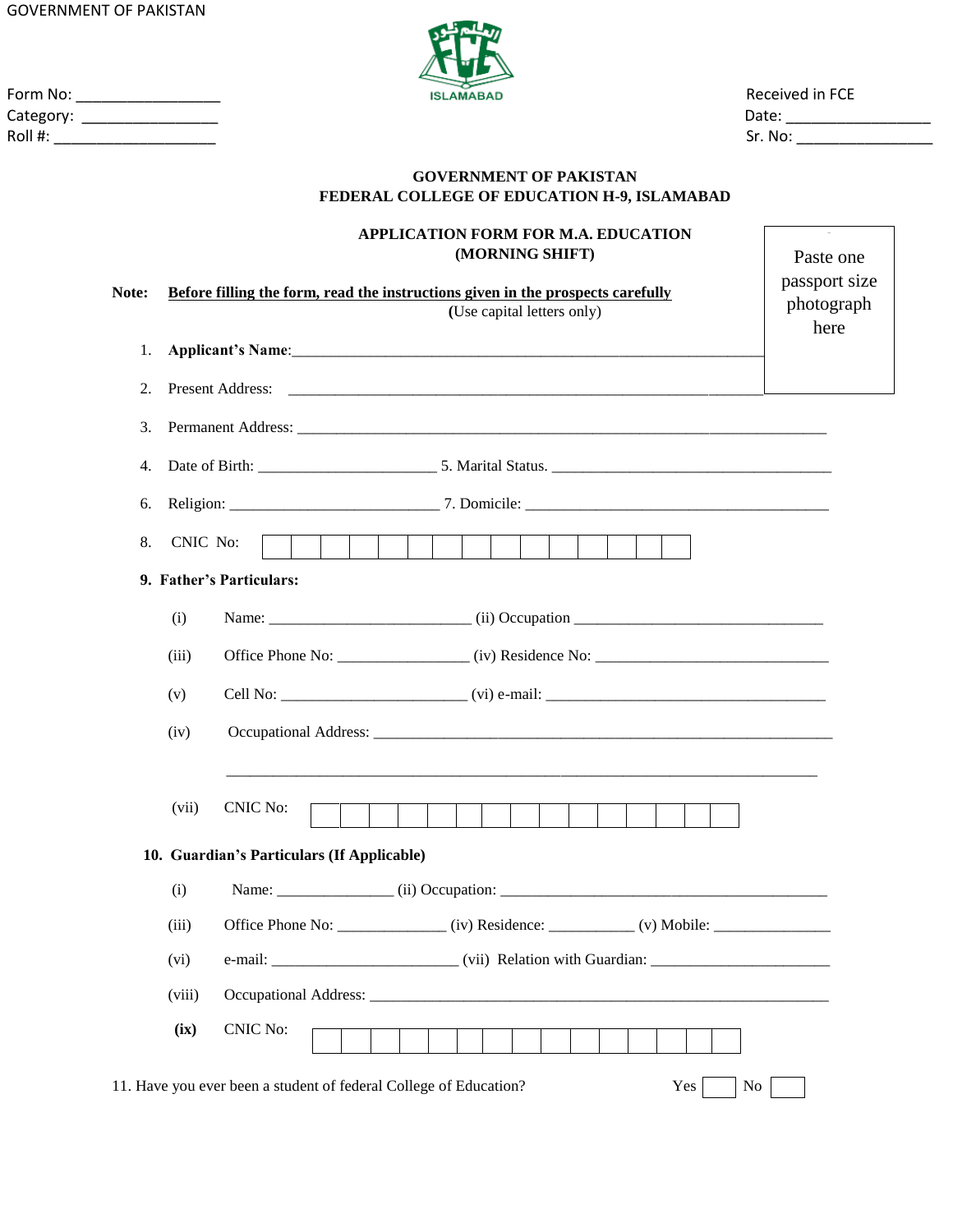#### GOVERNMENT OF PAKISTAN



Form No: \_\_\_\_\_\_\_\_\_\_\_\_\_\_\_\_\_ Received in FCE Category: \_\_\_\_\_\_\_\_\_\_\_\_\_\_\_\_ Date: \_\_\_\_\_\_\_\_\_\_\_\_\_\_\_\_\_

| Roll # | .No |
|--------|-----|
|        |     |

|                                                                  | Session           |
|------------------------------------------------------------------|-------------------|
| 12. Have you applied for any other category (s) of this program? | Yes<br>No.        |
|                                                                  |                   |
| 13. Have you applied for any program of this college?            | <b>Yes</b><br>No. |
|                                                                  |                   |
| 14 (a). Do you need Hostel Accommodation?                        | Yes<br>No.        |

### **15. Record of Academic and Professional Education:**

| <b>Examination</b> | Year of<br>passing | <b>Total</b><br><b>Marks</b> | <b>Marks</b><br><b>Obtained</b> | Percentage<br><b>Marks</b> | <b>Division</b> | <b>Board/University</b> | <b>Elective</b><br><b>Subjects</b> |
|--------------------|--------------------|------------------------------|---------------------------------|----------------------------|-----------------|-------------------------|------------------------------------|
|                    |                    |                              |                                 |                            |                 |                         |                                    |
| <b>SSC</b>         |                    |                              |                                 |                            |                 |                         |                                    |
| <b>HSSC</b>        |                    |                              |                                 |                            |                 |                         |                                    |
| B.A                |                    |                              |                                 |                            |                 |                         |                                    |
| B.Ed.              |                    |                              |                                 |                            |                 |                         |                                    |
| M.A/M.Sc.          |                    |                              |                                 |                            |                 |                         |                                    |
| Another            |                    |                              |                                 |                            |                 |                         |                                    |

Note: Teaching Experience in Govt/Semi Govt/ Recognized Institute up to closing date\_\_\_\_\_\_\_\_\_ Years. (For in–Service Teacher Only)

**Signature of Parent / Husband / Guardian \_\_\_\_\_\_\_\_\_\_\_\_\_\_\_\_\_\_\_\_Signature of Applicant\_\_\_\_\_\_\_\_\_\_\_\_\_\_\_\_\_\_\_\_\_\_\_\_\_\_**

---------------------------------------------------------------------------------------------------------------------------------------------